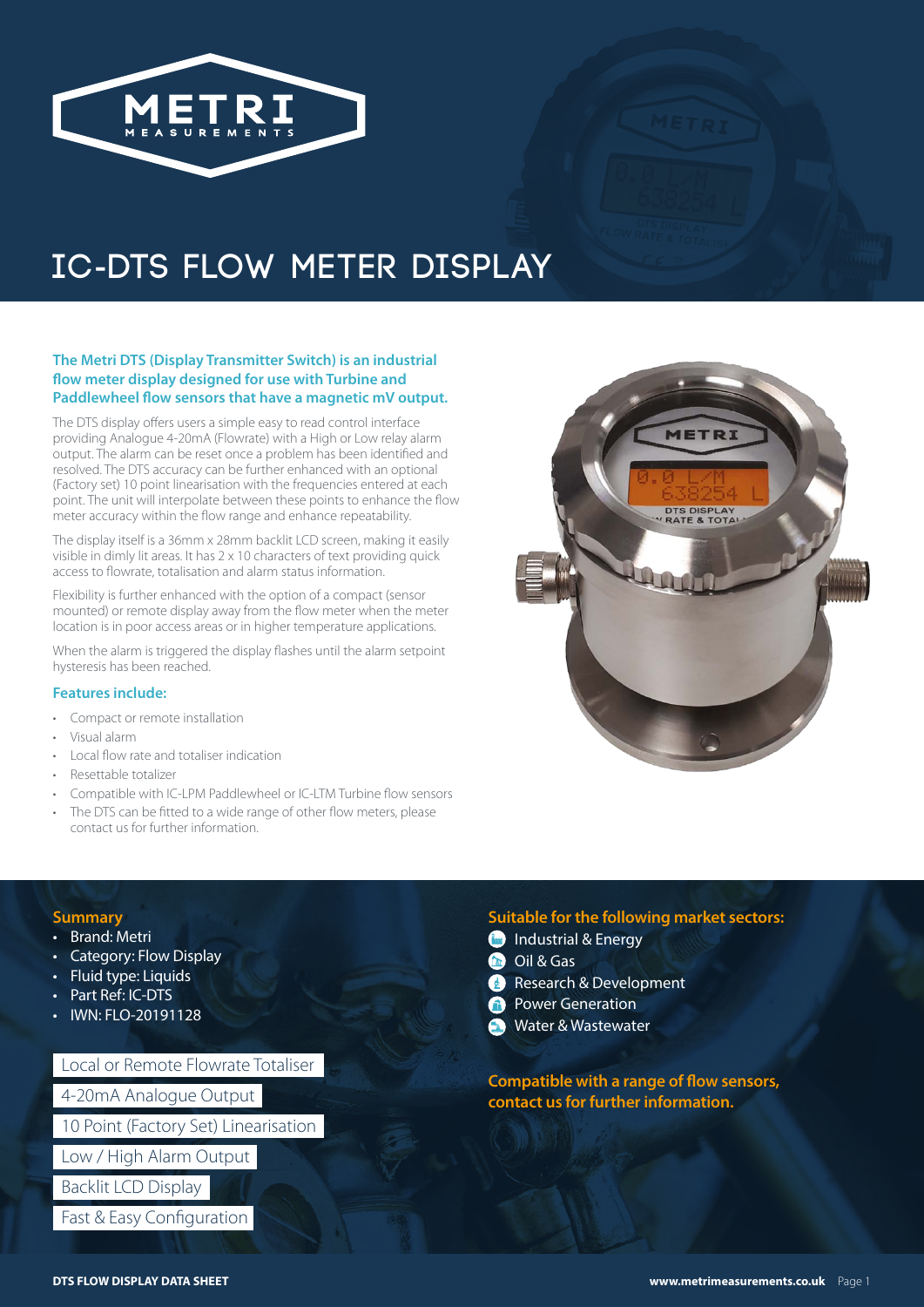| <b>SPECIFICATION DETAILS</b> |                                                      |                                                                                      |
|------------------------------|------------------------------------------------------|--------------------------------------------------------------------------------------|
| Operating temperature        | Local mount temps:                                   | -40 to 65°C (Standard)                                                               |
|                              | Remote mount medium and high temps:                  | $-40$ to 350 $\degree$ C                                                             |
| Materials                    | Body:                                                | 304 stainless steel (standard); 316 (optional); other materials available on request |
|                              |                                                      | Glass                                                                                |
| Electrical connection        | $M12 \times 8$ pin                                   |                                                                                      |
| Electrical specification     | Nominal supply voltage:                              | 24VDC, (Galvanic Isolation from the supply is critically important)                  |
|                              | Load current:                                        | 60 <sub>m</sub> A                                                                    |
|                              | Frequency range:                                     | $30Hz - 3Khz$                                                                        |
| Relay contact rating         | Relay - SPST-NO:                                     | Voltage free contacts                                                                |
|                              | Maximum voltage switching:                           | 24 VDC                                                                               |
|                              | Maximum current switching:                           | Milliamps - 500mA                                                                    |
|                              | Note:                                                | A fuse is recommended that is rated suitably for the rating of the load.             |
| Approvals/Rating             | CE/IP65, EN61326-1:2013 CAT 1, EN550011:2016 A1:2017 |                                                                                      |

# **DIMENSIONS**

| _____________   |                 |                              |                 |                          |
|-----------------|-----------------|------------------------------|-----------------|--------------------------|
| H <sub>mm</sub> | W <sub>mm</sub> | W <sub>mm</sub>              | D <sub>mm</sub> | <b>Weight kg</b>         |
| 69              | 69              | 190 max<br>(inc cable plugs) | 86              | $\overline{\phantom{a}}$ |

#### **IC-DTS – Standard base unit including:** • Flow display<br>• Totaliser disp • Totaliser display<br>•  $4 - 20$ mA outpu  $4 - 20$ mA output

- Alarm visual output
- Alarm Relay switch<br>• Remote reset
- Remote reset
- Wall mounting plate

#### **IC-DTSL – Linearisation unit including:**

- Features as standard base unit
- Linearisation (Factory set)

# **MODEL CONFIGURATIONS VERSATILE CONFIGURATIONS**

Ordering information Ordering information for the IC-DTS Flow Meter Display

| <b>Flow units</b>                         |                      |  |
|-------------------------------------------|----------------------|--|
| 1                                         | L= litres( Standard) |  |
| $\overline{2}$                            | $G = US$ Gallons     |  |
| 3                                         | $M^3$                |  |
| $\overline{4}$                            | $Fr^3$               |  |
| Unit time                                 |                      |  |
| 1                                         | Seconds              |  |
| 2                                         | Minutes (Standard)   |  |
| 3                                         | Hours                |  |
| Display flow range                        |                      |  |
| See relevant data sheet (IC-LPM & IC-LTM) |                      |  |
| Hysteresis for alarm                      |                      |  |
| 1                                         | 2 seconds (Standard) |  |
| 2                                         | 5 seconds            |  |
| 3                                         | 10 seconds           |  |

| Alarm failsafe           |                             |  |  |
|--------------------------|-----------------------------|--|--|
| 0                        | Normal (Standard)           |  |  |
| 1                        | Failsafe                    |  |  |
|                          | <b>Totaliser auto reset</b> |  |  |
| $\Omega$                 | Flash message on full       |  |  |
|                          | Auto reset (Standard)       |  |  |
| Flow sample time         |                             |  |  |
| $\Omega$                 | 2 seconds                   |  |  |
| 1                        | 3 seconds (Standard)        |  |  |
| $\overline{\phantom{a}}$ | 5 seconds                   |  |  |
| Totaliser update time    |                             |  |  |
| 0                        | 2 seconds (Standard)        |  |  |
|                          | 3 seconds                   |  |  |
| $\overline{\phantom{a}}$ | 5 seconds                   |  |  |
| Linearisation            |                             |  |  |
| Ω                        | None (Standard)             |  |  |
|                          | Linearisation               |  |  |



87 (Connector Sockets)